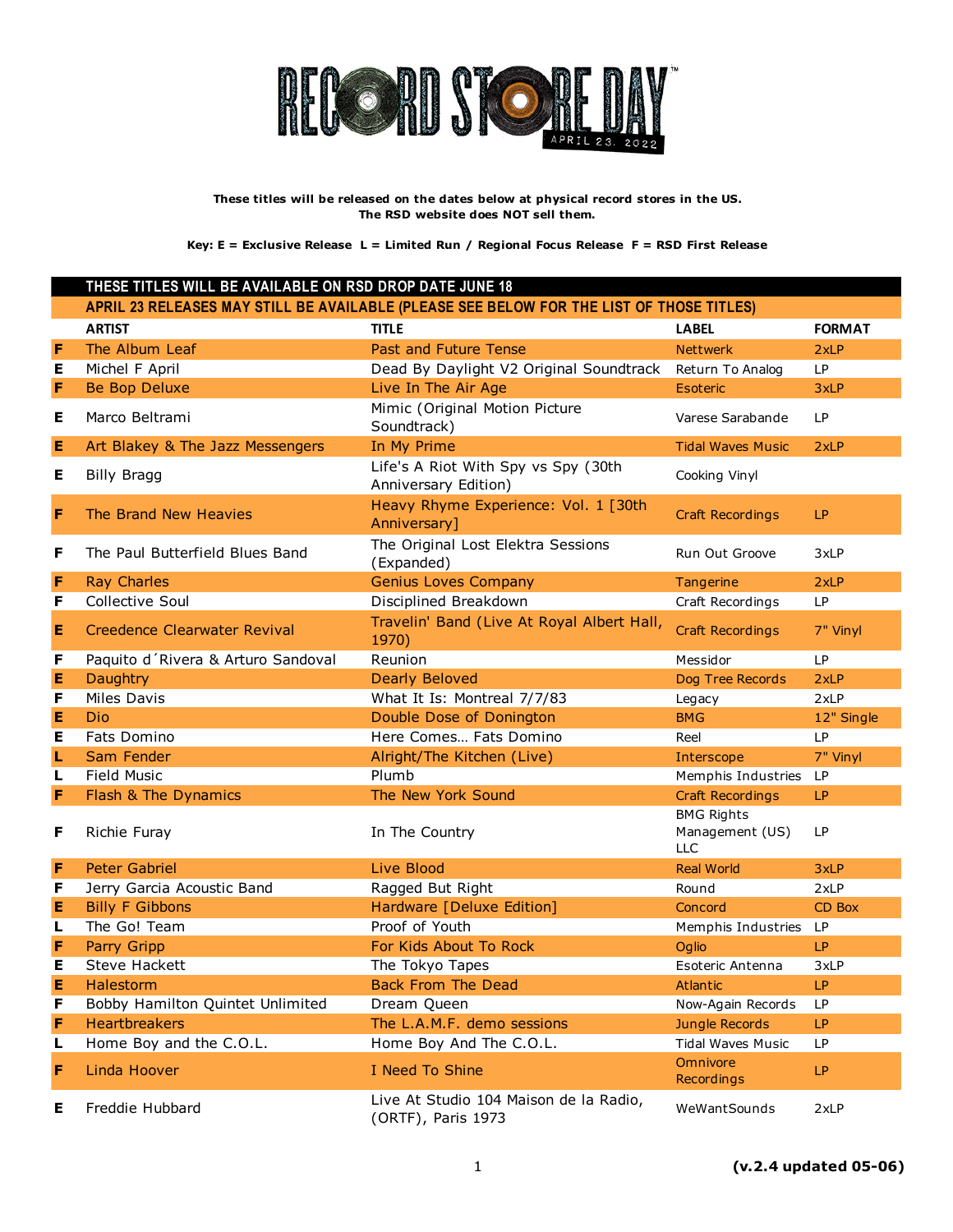

| F | Hasaan Ibn Ali                                      | Retrospect In Retirement Of Delay: The<br><b>Solo Recordings</b> | Omnivore<br>Recordings           | 4xLP              |
|---|-----------------------------------------------------|------------------------------------------------------------------|----------------------------------|-------------------|
| F | Jetstar Records                                     | The Soul Sides                                                   | Jetstar Records                  | LP                |
| F | <b>Otto Kentrol</b>                                 | No Mistakes                                                      | Modern Harmonic                  | 2xLP              |
| L | Calvin Keys                                         | Full Court Press                                                 | <b>Tidal Waves Music</b>         | <b>LP</b>         |
| Е | The Kinks                                           | <b>Waterloo Sunset EP</b>                                        | <b>BMG</b>                       | 12" EP            |
| Е | Madness                                             | <b>Baggy Trousers</b>                                            | <b>BMG</b>                       | 12" EP            |
| Е | <b>Esther Marrow</b>                                | <b>Sister Woman</b>                                              | <b>Craft Recordings</b>          | LP                |
| Е | Linda Martell                                       | Color Me Country                                                 | <b>ORG Music</b>                 | <b>LP</b>         |
| L | Paul McCartney/St. Vincent                          | "Women and Wives"                                                | Capitol                          | 12"               |
| F | Nicki Minaj                                         | Beam Me Up Scotty                                                | Republic                         | 2xLP              |
| F | Morcheeba                                           | <b>Blackest Blue - The Remixes</b>                               | <b>Fly Agaric</b>                | 12" EP            |
| Е | My Morning Jacket                                   | Live From RCA Studio A (Jim James<br>Acoustic)                   | ATO Records                      | LP                |
| L | <b>Night Beats</b>                                  | Live at Valentine                                                | <b>Cooking Vinyl</b>             |                   |
| F | Pearl Jam                                           | Live on Two Legs                                                 | Legacy                           | 2xLP              |
| F | Prince                                              | The Gold Experience                                              | Legacy                           | 2xLP              |
| F | Pucho and His Latin Soul Brothers                   | Super Freak                                                      | Cubop                            | <b>LP</b>         |
| L | The Rationals                                       | The Rationals                                                    | <b>Prudential Music</b><br>Group | LP                |
| Е | The Residents                                       | Warning: Uninc - Live And Experimental<br>Recordings 1971-1972   | New Ralph                        | 2xLP              |
| L | <b>Keith Richards</b>                               | Talk is Cheap / Live At The Hollywood<br>Palladium               | <b>BMG</b>                       | <b>2xCassette</b> |
| Е | Slash (feat. Myles Kennedy and The<br>Conspirators) | Live At Studios 60                                               | <b>BMG</b>                       | 2xLP              |
| E | Ralph Stanley & The Clinch Mountain<br><b>Boys</b>  | The Bluegrass Sound                                              | Reel                             | LP                |
| Е | Sun's Signature                                     | Sun's Signature                                                  | Partisan Records                 | 12" EP            |
| L | <b>Super Furry Animals</b>                          | (Brawd Bach) - Rings Around the World                            | <b>BMG</b>                       | LP                |
| L | Supergrass                                          | Moving                                                           | Echo                             | 12" EP            |
| L | Surfbort                                            | Keep On Truckin'                                                 | <b>Inner Freak Records</b>       | LP                |
| Е | The Sweet                                           | Platinum Rare VOL 2                                              | <b>Prudential Music</b><br>Group | 2xLP              |
| F | <b>Tangerine Dream</b>                              | Alpha Centauri                                                   | Esoteric                         | 2xLP              |
| Е | Tangerine Dream                                     | Live At Reims Cinema Opera (September<br>23rd, 1975)             | <b>LMLR</b>                      | 2xLP              |
| E | <b>Brian Tyler</b>                                  | The Fast And The Furious: Tokyo Drift<br>(Original Score)        | Varese Sarabande                 | 2xLP              |
| Е | Kali Uchis                                          | Sin Miedo (Del Amor y Otros Demonios)                            | Interscope                       | LP                |
| Е | <b>Various Artists</b>                              | <b>Big Night (Original Motion Picture</b><br>Soundtrack)         | Varese Sarabande                 | LP                |
| F | Various Artists                                     | You Can't Sit Down: Cameo Parkway                                | ABKCO                            | 2xLP              |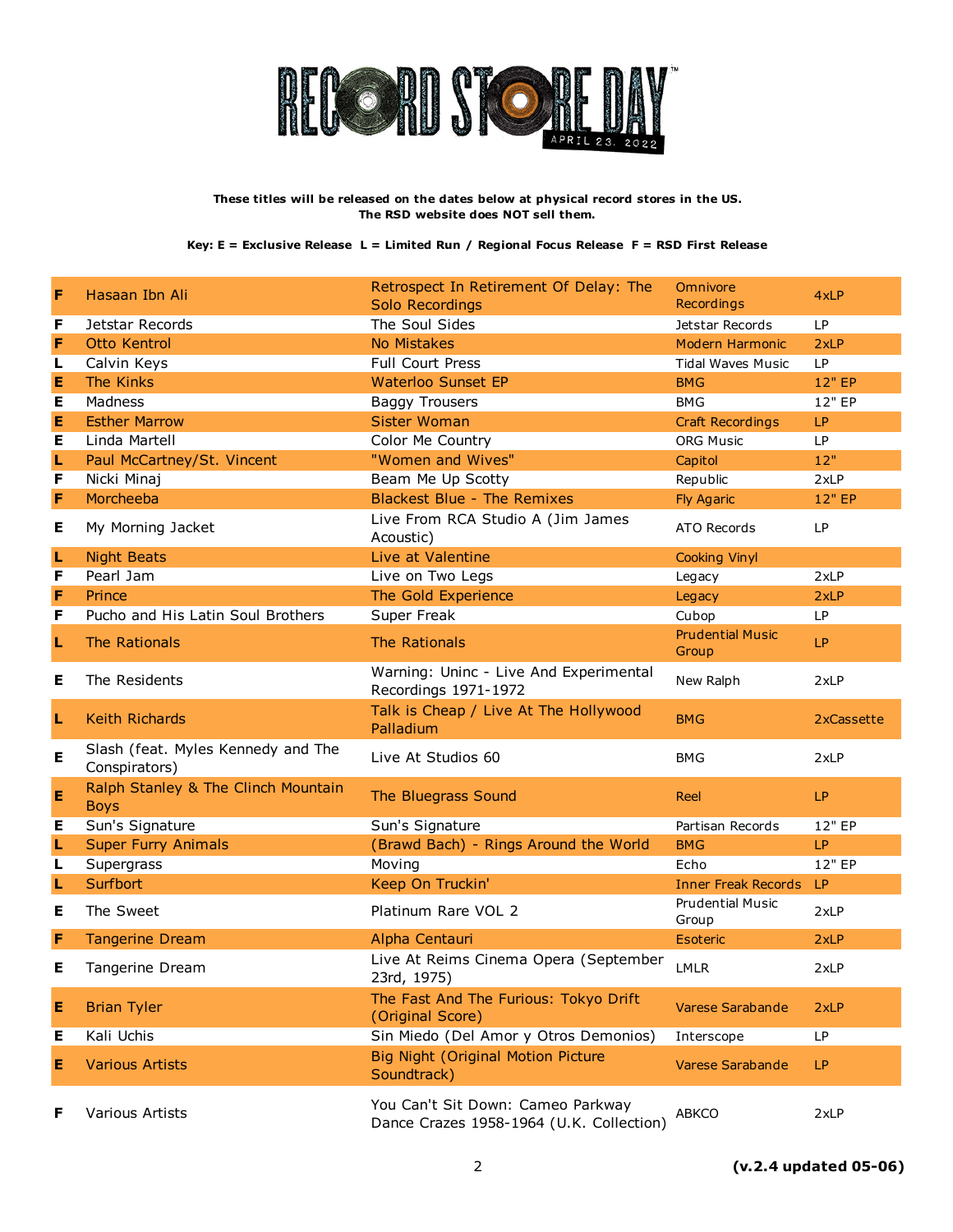

| F | <b>Various Artists</b>      | You Got The Power: Cameo Parkway<br>Northern Soul 1964-1967 (U.K. Collection) | <b>ABKCO</b>                     | 2xLP       |
|---|-----------------------------|-------------------------------------------------------------------------------|----------------------------------|------------|
| Е | Various Artists             | Greensleeves Ganja Anthems                                                    | <b>VP Records</b>                | LP         |
| F | <b>Various Artists</b>      | Love Is All I Bring                                                           | <b>Trojan Records</b>            | 2xLP       |
| F | Various Artists             | Go Ahead PunkMake My Day                                                      | Craft Recordings                 | LP         |
| F | <b>Various Artists</b>      | Song Confessional Vol 1                                                       | <b>Good Taste Society</b>        | LP         |
| Е | Soul Jazz Records Presents  | 100% DYNAMITE! Ska, Soul, Rocksteady<br>& Funk in Jamaica                     | Soul Jazz Records                | 2xLP       |
| Е | Soul Jazz Records Presents  | <b>STUDIO ONE CLASSICS</b>                                                    | Soul Jazz Records                | 2xLP       |
| Е | <b>Various Artists</b>      | Sweet Relief - A Benefit for Victoria<br>Williams                             | Legacy                           | 2xLP       |
| F | <b>Various Artists</b>      | The Royal Tenenbaums (Original Motion<br>Picture Soundtrack)                  | Hollywood                        | 2xLP       |
| Е | <b>Various Artists</b>      | 50 Years of TV's Greatest Hits                                                | LMLR (French<br>Import)          | 2xLP       |
| Е | <b>Viktor Vaughn</b>        | Vaudeville Villain                                                            | Get On Down                      | 2xLP       |
| Е | Virgin Prunes               | Pagan Lovesong (40th Anniversary<br>Edition)                                  | <b>BMG</b>                       | 12" Single |
| F | Voivod                      | Nothingface                                                                   | <b>Real Gone Music</b>           | LP         |
| Е | <b>Wailing Souls</b>        | Firehouse Rock Deluxe                                                         | <b>VP Records</b>                | 2xLP       |
| L | <b>Warrior Soul</b>         | Odds & Ends                                                                   | <b>Prudential Music</b><br>Group | LP         |
| L | Mike Watt + Larry Mullins   | Fun House                                                                     | <b>ORG Music</b>                 | 7" Vinyl   |
| Е | <b>Gerard Way</b>           | <b>Hesitant Alien</b>                                                         | Reprise                          | <b>LP</b>  |
| Е | Barry White                 | No Limit On Love                                                              | Reel                             | <b>LP</b>  |
| F | The Who                     | It's Hard (40th Anniversary)                                                  | Polydor                          | 2xLP       |
| Е | Wilco                       | Cruel Country Pre-Release Limited Edition dBpm                                |                                  | 2xCD       |
| Е | John Williams               | The Cowboys (Original Motion Picture<br>Soundtrack) [50th Anniversary]        | Varese Sarabande                 | 2xLP       |
| L | World Party                 | Seaview Records Presents: World Party -<br>Curated By RSD                     | Seaview                          | <b>LP</b>  |
| F | <b>Young-Holt Unlimited</b> | Young-Holt Unlimited Plays Superfly                                           | <b>Liberation Hall</b>           | LP         |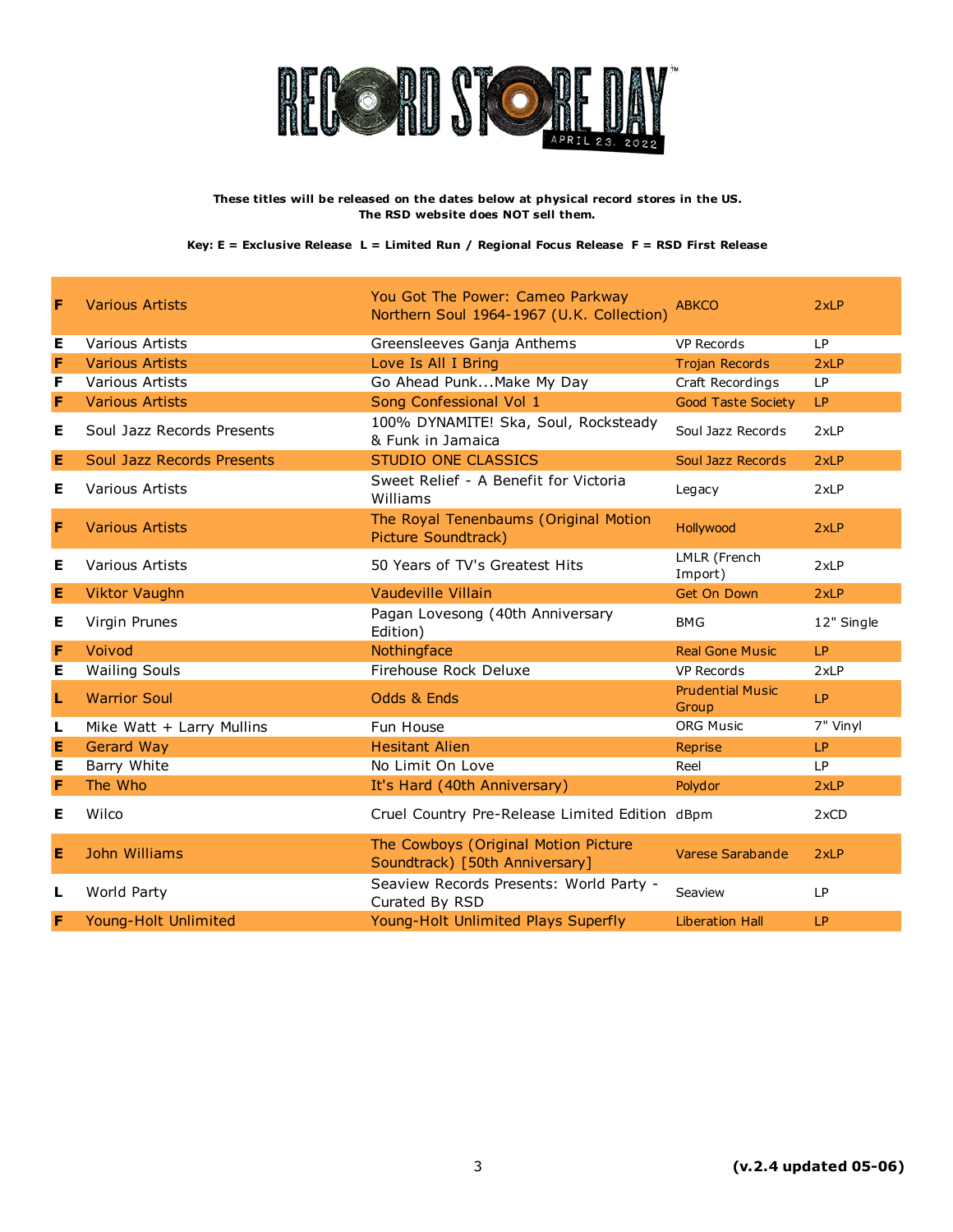

|   | THESE TITLES WERE RELEASED ON RECORD STORE DAY APRIL 23 |                                                                                                                   |                          |               |
|---|---------------------------------------------------------|-------------------------------------------------------------------------------------------------------------------|--------------------------|---------------|
|   | <b>ARTIST</b>                                           | <b>TITLE</b>                                                                                                      | <b>LABEL</b>             | <b>FORMAT</b> |
| F | The Academic                                            | Community Spirit EP                                                                                               | Capitol                  | 12"           |
| F | Pepper Adams with The Tommy Banks<br><b>Trio</b>        | Live at Room At The Top                                                                                           | <b>Reel To Real</b>      | LP            |
| Е | Alice In Chains                                         | We Die Young                                                                                                      | Legacy                   | 12" EP        |
| F | <b>Allman Brothers Band</b>                             | Cream Of The Crop 2003 -- Highlights                                                                              | <b>Peach Records</b>     | 3xLP          |
| Е | America                                                 | <b>Alternates &amp; Rarities</b>                                                                                  | Rhino/Warner<br>Records  | <b>LP</b>     |
| F | America                                                 | History 180 Translucent Blue Vinyl                                                                                | <b>Friday Music</b>      | LP            |
| F | America                                                 | History 180 White Vinyl                                                                                           | Friday Music             | LP.           |
| Е | Asia                                                    | <b>XXX</b>                                                                                                        | <b>BMG</b>               | LP            |
| Е | <b>Rick Astley</b>                                      | Whenever You Need Somebody                                                                                        | <b>BMG</b>               | <b>LP</b>     |
| F | <b>Roy Ayers</b>                                        | <b>Virgo Vibes</b>                                                                                                | <b>Nature Sounds</b>     | <b>LP</b>     |
| F | Albert Ayler                                            | Revelations: The Complete ORTF 1970<br>Fondation Maeght Recordings                                                | Elemental                | 5xLP          |
| E | <b>Bad Company</b>                                      | <b>Live 1979</b>                                                                                                  | Rhino                    | 2xLP          |
| Е | Angelo Badalamenti                                      | Blue Velvet (Original Motion Picture<br>Soundtrack) [Deluxe Edition]                                              | Varese Sarabande         | 2xLP          |
| F | <b>Chet Baker</b>                                       | Live In Paris: The Radio France<br>Recordings 1983-1984                                                           | Elemental                | 3xLP          |
| Е | Sara Bareilles                                          | Little Voice                                                                                                      | Legacy                   | <b>LP</b>     |
| F | Souren Baronian                                         | The Middle Eastern Soul of Carlee Records Modern Harmonic                                                         |                          | 3xLP          |
| F | Souren Baronian                                         | The Middle Eastern Soul of Carlee Records Modern Harmonic                                                         |                          | $2 \times CD$ |
| F | <b>Bell Biv Devoe</b>                                   | Poison                                                                                                            | <b>Get On Down</b>       | LP            |
| Е | Charlie Benante                                         | Moving Pitchers                                                                                                   | Megaforce                | <b>LP</b>     |
| Е | <b>Brian Bennett</b>                                    | Voyage (A Journey into Discoid Funk)                                                                              | <b>Real Gone Music</b>   | LP            |
| F | Jay Bennett                                             | "Kicking at the Perfumed Air" &<br>"Whatever Happened I Apologize" with<br>the film "Where are you, Jay Bennett?" | What Were We<br>Thinking | 2xLP          |
| F | <b>Black Label Society</b>                              | Alcohol Fueled Brewtality Live                                                                                    | eOne                     | 2xLP          |
| Е | <b>Black Pumas</b>                                      | Black Pumas [Collector's Edition 7" Box<br>Set]                                                                   | <b>ATO</b>               | 6x7" Box Set  |
| Е | <b>James Blake</b>                                      | <b>COVERS</b>                                                                                                     | Republic                 | 12" EP        |
| Е | The Bleeding Hearts                                     | Riches to Rags                                                                                                    | Bar/None Records         | LP            |
| F | <b>Blondie</b>                                          | Sunday Girl EP                                                                                                    | Capitol                  | 2x7" Vinyl    |
| L | <b>Blue Stingrays</b>                                   | Grits & Eggs                                                                                                      | Epitaph                  | 7" Vinyl      |
| Е | <b>Blur</b>                                             | Bustin' + Dronin'                                                                                                 | <b>Warner Records</b>    | 2xLP          |
| F | Bomba Estero                                            | Live in Dublin                                                                                                    | Nacional Records         | LP            |
| Е | <b>David Bowie</b>                                      | <b>Brilliant Adventure EP</b>                                                                                     | Parlophone UK            | CD            |
| Е | David Bowie                                             | <b>Brilliant Adventure EP</b>                                                                                     | Parlophone UK            | EP            |
| Е | <b>David Bowie</b>                                      | Toy EP ('You've got it made with all the<br>toys')                                                                | Parlophone UK            | 10" Vinyl     |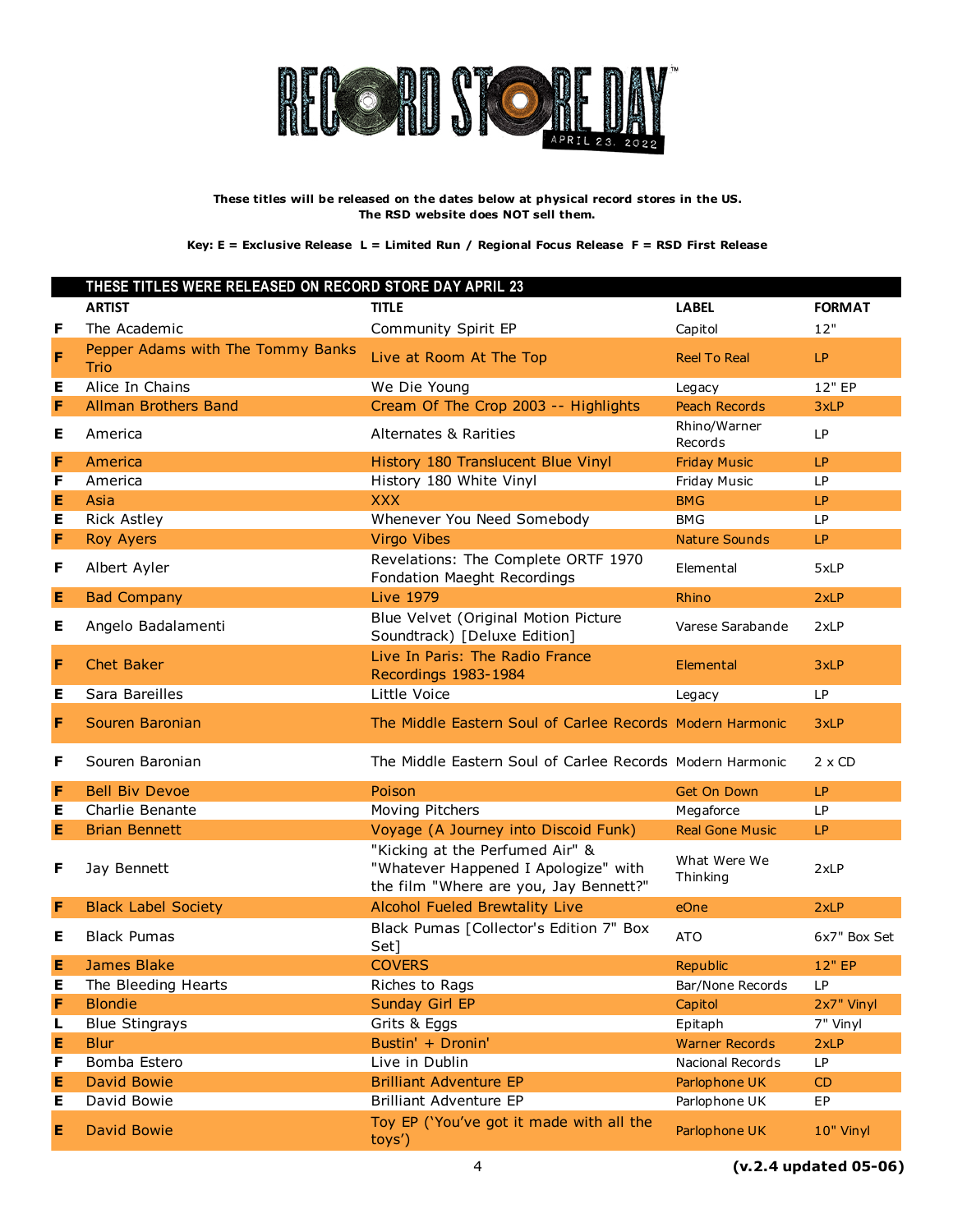

| Е | David Bowie               | Toy EP ('You've got it made with all the<br>toys') | Parlophone UK                     | CD         |
|---|---------------------------|----------------------------------------------------|-----------------------------------|------------|
| F | Dave Brubeck Trio         | Live From Vienna 1967                              | <b>Brubeck Editions</b>           | LP         |
| Е | Buena Vista Social Club   | Ahora Me Da Pena                                   | <b>BMG</b>                        | 12" EP     |
| Е | <b>Bernard Butler</b>     | People Move On: The B-Sides, 1998 +<br>2021        | <b>Demon Records</b>              | 2xLP       |
| F | C-Bo                      | Orca (Deluxe Edition)                              | <b>RBC</b>                        | 2xLP       |
| F | <b>Maria Callas</b>       | Maria Callas: Pure                                 | <b>Warner Classics</b>            | <b>LP</b>  |
| L | Camera Obscura            | Making Money                                       | 4AD                               | <b>LP</b>  |
| Е | <b>Mariah Carey</b>       | #1's                                               | Legacy                            | 2xLP       |
| Е | Belinda Carlisle          | The Heaven on Earth Tour                           | Demon Records                     | 2xLP       |
| F | The Catatonics            | <b>Hunted Down</b>                                 | Southern Lord                     | LP         |
| Е | Nick Cave & The Bad Seeds | Live Seeds                                         | <b>BMG</b>                        | 2xLP       |
| F | The Ceyleib People        | Tanyet                                             | Jackpot Records                   | LP         |
| Е | Chicago                   | Chicago At Carnegie Hall, April 9, 1971<br>(Live)  | Rhino                             | 3xLP       |
| F | <b>Chief Keef</b>         | Sorry 4 The Weight (Deluxe Edition)                | <b>RBC</b>                        | 2xLP       |
| F | Childish Gambino          | Kauai                                              | <b>AWAL</b>                       | <b>LP</b>  |
| F | <b>Jimmy Cliff</b>        | Follow My Mind                                     | <b>LAW Records</b>                | LP.        |
| L | Cold War Kids             | Zowie Selects                                      | <b>AWAL</b>                       | <b>LP</b>  |
| F | <b>Commander Venus</b>    | The Uneventful Vacation [25th<br>Anniversary]      | <b>Craft Recordings</b>           | LP         |
| F | Coolio                    | It Takes A Thief                                   | Tommy Boy Music,<br><b>LLC</b>    | 2xLP       |
| F | <b>Alice Cooper</b>       | <b>Brutal Planet</b>                               | eOne                              | 2xLP       |
| Е | Larry Coryell             | Fairyland                                          | Culture Factory                   | LP         |
| F | John Craigie              | Abbey Road Lonely                                  | Zabriskie Point                   | 2xLP       |
| F | The Cranberries           | Remembering Dolores                                | Island                            | 2xLP       |
| E | The Cure                  | Pornography                                        | Elektra/Rhino                     | LP         |
| Е | Cypress Hill              | The 420 Remixes                                    | Legacy                            | 10" Single |
| F | Czarface                  | Czarmageddon                                       | Silver Age                        | LP         |
| Е | Karen Dalton              | Shuckin' Sugar                                     | Delmore Recording<br>Society, INC | <b>LP</b>  |
| Е | The Damned                | <b>Strawberries</b>                                | <b>BMG</b>                        | LP         |
| Е | Dave Davies               | Kinked                                             | Green Amp Records                 |            |
| L | Erika de Casier           | The Sensational Remixes                            | 4AD                               | LP         |
| F | Def Leppard               | High 'n' Dry                                       | Mercury                           | LP.        |
| F | <b>Sandy Denny</b>        | Gold Dust Live At The Royalty                      | <b>Island</b>                     | LP         |
| Е | Detective                 | Detective                                          | <b>ORG Music</b>                  | LP         |
| Е | Devo                      | Oh, No! It's Devo (40th Anniversary<br>Edition)    | <b>Warner Records</b>             | LP         |
| Е | Dillinger Escape Plan     | Dissociation                                       | Cooking Vinyl                     | <b>LP</b>  |
| F | Udo Dirkschneider         | My Way                                             | <b>Atomic Fire</b>                | 2xLP       |
| Е | Doctor Who                | Dead Air                                           | Demon Records                     | 2xLP       |
| Е | <b>Thomas Dolby</b>       | Hyperactive!                                       | <b>BMG</b>                        | 12" Single |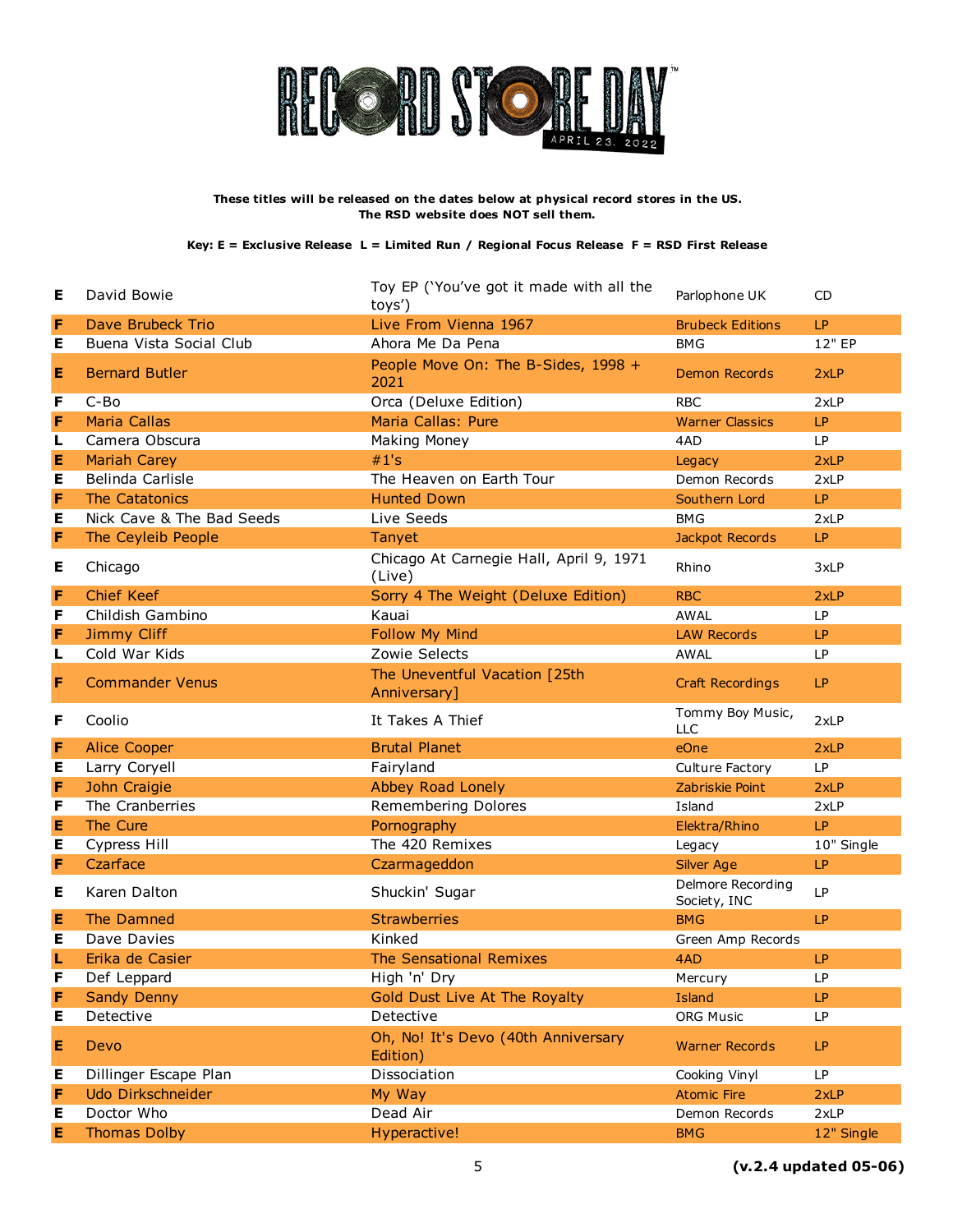

| Е | The Doors                         | L.A. Woman                                                                                                   | Rhino/Elektra                             | 4xLP       |
|---|-----------------------------------|--------------------------------------------------------------------------------------------------------------|-------------------------------------------|------------|
| L | Mikey Dread/Edi Fitzroy           | The Gun / Jah Jah Style                                                                                      | Music on Vinyl                            | 10" Vinyl  |
| Е | Steve Earle                       | Up Against The Wall Redneck Mother /<br>Night Rider's Lament                                                 | New West Records                          | 7" Vinyl   |
| Е | <b>Sheena Easton</b>              | The Definitive 12" Singles 1983-1987                                                                         | <b>Cherry Red Records</b>                 | 2xLP       |
| Е | Echo & The Bunnymen               | B-Sides and Live (2001 - 2005)                                                                               | Demon Records                             | 2xLP       |
| F | <b>Edison International</b>       | It Happened At The Hop: Edison<br><b>International Doo Woppers &amp; Sock</b><br><b>Hoppers</b>              | Modern Harmonic                           | LP.        |
| F | Edison International              | It Happened At The Hop: Edison<br>International Doo Woppers & Sock<br>Hoppers                                | Modern Harmonic                           | <b>CD</b>  |
| Е | Electronic                        | <b>Remix Mini Album</b>                                                                                      | <b>Warner Music UK</b><br>Ltd             | LP         |
| Е | Erasure                           | Ne:EP                                                                                                        | Mute                                      | 12" Single |
| F | Roky Erickson & The Explosives    | Halloween II: Live 2007                                                                                      | <b>Freddie Steady</b><br>Sound Recordings | 2xLP       |
| Е | <b>Bill Evans</b>                 | Inner Spirit: The 1979 Concert At The<br>Teatro General San Martín, Buenos Aires                             | Resonance                                 | 2xLP       |
| Е | <b>Bill Evans</b>                 | Morning Glory: The 1973 Concert At The<br>Teatro Gran Rex, Buenos Aires                                      | Resonance                                 | 2xLP       |
| F | Everlast                          | Whitey Ford Sings the Blues                                                                                  | Tommy Boy Music,<br><b>LLC</b>            | 2xLP       |
|   |                                   |                                                                                                              |                                           |            |
| Е | The Everly Brothers               | <b>Hey Doll Baby</b>                                                                                         | <b>Warner Records</b>                     | LP         |
| Е | Everything But The Girl           | Night and Day (40th Anniversary Edition)                                                                     | Cherry Red Records                        | 12" Single |
| F | The Five Americans                | <b>Western Union</b>                                                                                         | <b>Sundazed Music</b>                     | LP         |
| Е | Robert Lester Folsom              | Music and Dreams                                                                                             | Anthology<br>Recordings                   | <b>LP</b>  |
| Е | Foo Fighters                      | "Making A Fire (Mark Ronson Re-<br>Version)" b/w "Chasing Birds<br>(Preservation Hall Jazz Band Re-Version)" | <b>RCA Records</b>                        | 7" Vinyl   |
| F | Frankie and The Witch Fingers     | Frankie and The Witch Fingers                                                                                | Greenway Records                          | <b>LP</b>  |
| F | <b>Frankie Goes To Hollywood</b>  | <b>Altered Reels</b>                                                                                         | <b>ZTT</b>                                | EP.        |
| F | John Fred & His Playboy Band      | Judy In Disguise                                                                                             | Liberation Hall                           | LP.        |
| E | <b>Edgar Froese</b>               | Epsilon In Malaysian Pale                                                                                    | <b>LMLR</b>                               | LP         |
| Е | Future                            | DS <sub>2</sub>                                                                                              | Legacy                                    | 2xLP       |
| Ε | Noel Gallagher's High Flying Bird | <b>Magic Secrets 2022</b>                                                                                    | Sour Mash Records                         | 7" Vinyl   |
| F | Rory Gallagher                    | Live In San Diego '74                                                                                        | Ume                                       | 2xLP       |
| F | <b>Kenny Garrett</b>              | Sketches of MD: Live at the Iridium                                                                          | <b>Mack Avenue</b>                        | LP         |
| Е | Debbie Gibson                     | Lost in Your Eyes, The Duet with Joey<br>McIntyre                                                            | <b>STARGIRL Records</b>                   | 12" Single |
| F | Dana Gillespie                    | <b>Foolish Seasons</b>                                                                                       | Decca                                     | LP.        |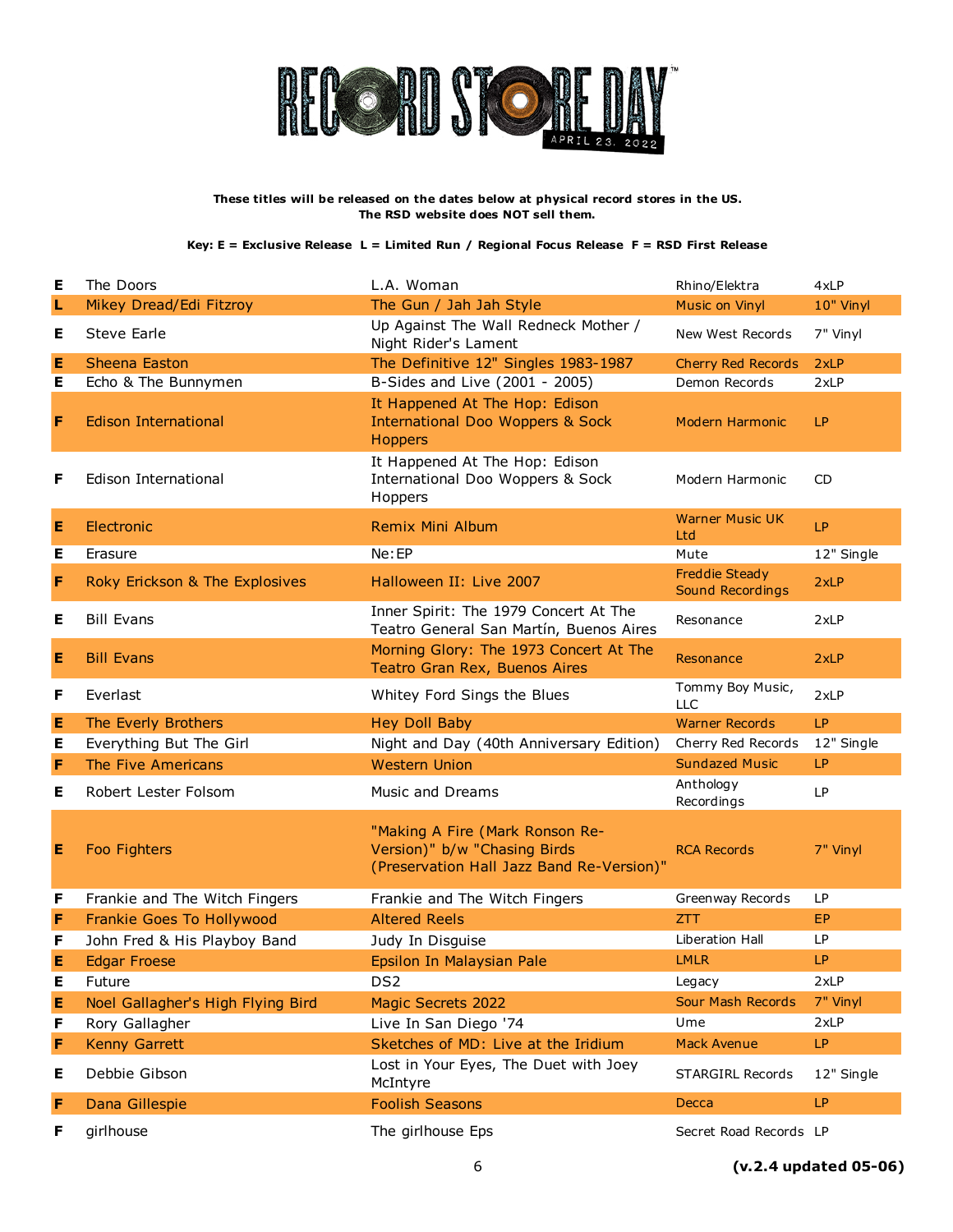

| Е | Glass Animals                    | I Don't Wanna Talk (I Just Wanna Dance) Republic      |                                                | 12" Single |
|---|----------------------------------|-------------------------------------------------------|------------------------------------------------|------------|
| Е | Gojira                           | Live at Brixton Academy                               | P & C 2013<br>Roadrunner Records, 2xLP<br>Inc. |            |
| Е | <b>Golden Smog</b>               | On Golden Smog                                        | <b>Rykodisc</b>                                | 12" EP     |
| Е | Gong                             | Gong In the 70s                                       | <b>LMLR</b>                                    | 2xLP       |
| F | <b>Gorgon City</b>               | Olympia Remixes                                       | Capitol                                        | 12" Single |
| Е | Grateful Dead                    | Wembley Empire Pool, London, England<br>4/8/72 (Live) | Grateful Dead/Rhino 5xLP                       |            |
| F | The Grouch                       | Show You The World                                    | <b>The Grouch Music</b>                        | 2xLP       |
| Е | Vince Guaraldi Trio              | <b>Baseball Theme</b>                                 | Craft Recordings                               | 7" Vinyl   |
| E | The Gun Club                     | Live At The Hacienda '83                              | <b>LMLR</b>                                    | LP         |
| F | L.A.Guns                         | Waking The Dead                                       | eOne                                           | LP.        |
| Е | <b>Ryan Hamilton</b>             | 1221                                                  | <b>Wicked Cool Records</b>                     | <b>LP</b>  |
| F | Kirk Hammett                     | Portals                                               | Blackened<br>Recordings                        | 12" EP     |
| F | <b>Kirk Hammett</b>              | Portals                                               | <b>Blackened</b><br>Recordings                 | CD         |
| F | Handsome Boy Modeling School     | So How's Your Girl?                                   | Tommy Boy Music,<br><b>LLC</b>                 | 2xLP       |
| Е | <b>Betty Harris</b>              | The Lost Queen of New Orleans Soul                    | Soul Jazz Records                              | 2xLP       |
| F | Richie Hell                      | Gumbo Limbo Remixes                                   | Sweat Records                                  | <b>LP</b>  |
| F | <b>High Pulp</b>                 | <b>Mutual Attraction Vol. 3</b>                       | King Underground                               | LP         |
| L | L'Imperatrice                    | Vanilla Fraise                                        | Microqlima                                     | 12" Single |
| F | Jacka                            | <b>Tear Gas</b>                                       | The Artist Records                             | 2xLP       |
| Е | The Jackson 5                    | <b>ABC</b>                                            | Anagram                                        | LP         |
| Е | <b>Jazz Sabbath</b>              | Vol. 2                                                | <b>Blacklake</b>                               | LP         |
| Е | Jesus Jones                      | Scratched - Unreleased Rare Tracks &<br>Remixes       | Demon Records                                  | 2xLP       |
| F | <b>Jetstar Records</b>           | The Rock Sides                                        | Jetstar Records                                | LP         |
| Е | Joan Jett And The Blackhearts    | Acoustics                                             | Blackheart<br>Records/Legacy                   | LP         |
| F | Elton John                       | The Complete Thom Bell Sessions (EP)                  | <b>EMI</b>                                     | EP         |
| Е | Durand Jones and the Indications | Power To The People                                   | Colemine Records                               | 7" Vinyl   |
| F | Jim Jones                        | Hustler's P.O.M.E. (Product of My<br>Environment)     | eOne                                           | 2xLP       |
| F | Judas Priest                     | Hero Hero                                             | eOne                                           | 2xLP       |
| F | The Judybats                     | Native Son (Limited Olive Green Vinyl<br>Edition)     | <b>Real Gone Music</b>                         | LP         |
| Е | A.R. Kane                        | Americana                                             | Luaka Bop                                      | 2xLP       |
| Е | Jorma Kaukonen                   | The Land of Heroes                                    | Fur Peace Ranch                                | LP.        |
| Е | Sara Kays                        | Struck By Lightning                                   | Atlantic                                       | <b>LP</b>  |
| E | <b>Dermot Kennedy</b>            | Doves & Ravens                                        | Interscope                                     | 12" EP     |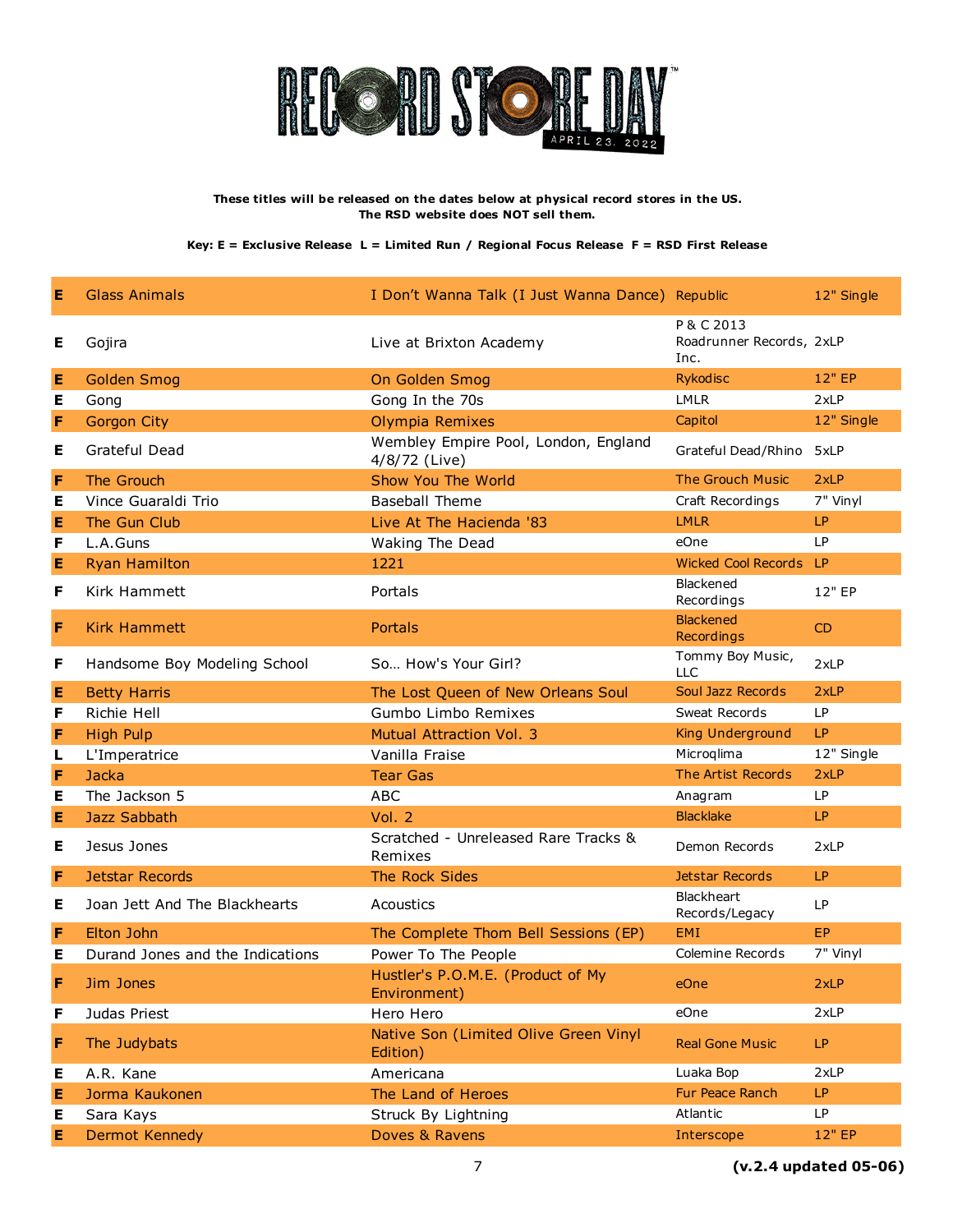

| F | Kid Creole and The Coconuts        | Fresh Fruit In Foreign Places                                                   | Rainman Records                    | LP         |
|---|------------------------------------|---------------------------------------------------------------------------------|------------------------------------|------------|
| F | <b>Kid Creole and The Coconuts</b> | Fresh Fruit In Foreign Places                                                   | Rainman Records                    | CD         |
| F | <b>KITTIE</b>                      | Spit                                                                            | eOne                               | <b>LP</b>  |
| F | The Knack                          | Live At The House of Blues                                                      | <b>Liberation Hall</b>             | 2xLP       |
| L | Pete Krebs & The Gossamer Wings    | I Know It By Heart                                                              | Cavity Search<br>Records           | LP         |
| L | La Femme                           | Paradigmes : Suppléments                                                        | <b>Disque Pointu</b>               | LP         |
| Е | La Luz                             | The Instrumentals                                                               | Hardly Art                         | LP         |
| F | Delvon Lamarr Organ Trio           | Live in Loveland!                                                               | <b>Colemine Records</b>            | 2xLP       |
| Е | Lil Wayne                          | Sorry 4 The Wait                                                                | Republic                           | <b>CD</b>  |
| F | The Lord                           | <b>Forest Nocturne</b>                                                          | Southern Lord                      | LP         |
| Е | Darlene Love                       | Darlene Love: The Many Sides of Love -<br>The Complete Reprise Recordings Plus! | Real Gone Music                    | <b>LP</b>  |
| F | <b>Nick Lowe</b>                   | <b>Wireless World</b>                                                           | Yep Roc Records                    | LP.        |
| Ε | Jammes Luckett                     | May OST                                                                         | <b>Terror Vision</b>               | 2xLP       |
| Е | The Lumineers                      | <b>Brightside: Bonus Tracks</b>                                                 | <b>Dualtone Music</b>              | 10" EP     |
| Ε | Madonna                            | Who's That Girl (Super Club Mix)                                                | Rhino                              | 12" EP     |
| Е | <b>Johnny Marr</b>                 | Spirit, Power & Soul                                                            | <b>BMG</b>                         | 12" Single |
| F | Masego                             | Studying Abroad: Extended Stay (EP)                                             | Capitol                            | <b>LP</b>  |
| F | <b>Maxim Mental</b>                | <b>Fucking EP</b>                                                               | Dine Alone Records                 | 12" EP     |
| F | Christian McBride                  | Conversations With Christian                                                    | Mack Avenue                        | <b>LP</b>  |
|   |                                    | The Hustle                                                                      | <b>Amherst Records</b>             |            |
| F | Van McCoy                          |                                                                                 |                                    | 12" Single |
| F | Melanie C                          | Northern Star                                                                   | EMI                                | 2xLP       |
| Е | <b>Charles Mingus</b>              | The Lost Album From Ronnie Scott's                                              | Resonance                          | 3xLP       |
| Е | Joni Mitchell                      | <b>Blue Highlights</b>                                                          | Rhino/Warner<br>Records            | LP         |
| L | Mockasin, Connan & Ade             | It's Just Wind                                                                  | <b>Mexican Summer</b>              | LP.        |
| F | Mother Mother                      | O My Heart                                                                      | Last Gang                          | 2xLP       |
| Ε | Motorhead                          | Lost Tapes Vol 2                                                                | <b>BMG</b>                         | 2xLP       |
| F | The Muffs                          | New Improved Kim Shattuck Demos                                                 | Omnivore<br>Recordings             | 2xLP       |
| Е | <b>Kacey Musgraves</b>             | star-crossed (Picture Disc Vinyl)                                               | <b>UMG Nashville</b>               | LP         |
| Е | mxmtoon                            | true colors (from Life is Strange)                                              | AWAL                               | 12" EP     |
| Е | <b>Willie Nelson</b>               | Live At The Texas Opry House, 1974                                              | <b>Atlantic</b>                    | 2xLP       |
| E | <b>Stevie Nicks</b>                | Bella Donna                                                                     | Rhino Atlantic                     | 2xLP       |
| Е | <b>Nico</b>                        | Live At The Hacienda '83                                                        | <b>LMLR</b>                        | LP         |
| Е | Nico and The Faction               | Camera Obscura                                                                  | Beggars Banquet                    | LP.        |
| Е | <b>Bruno Nicolai</b>               | La Dama Rossa Uccide Sette Volte (The<br>Red Queen Kills Seven Times)           | <b>CAM Sugar</b>                   | 2xLP       |
| F | Night Ranger                       | Wasted Time                                                                     | <b>Frontiers Music</b><br>M-Theory | 7" Vinyl   |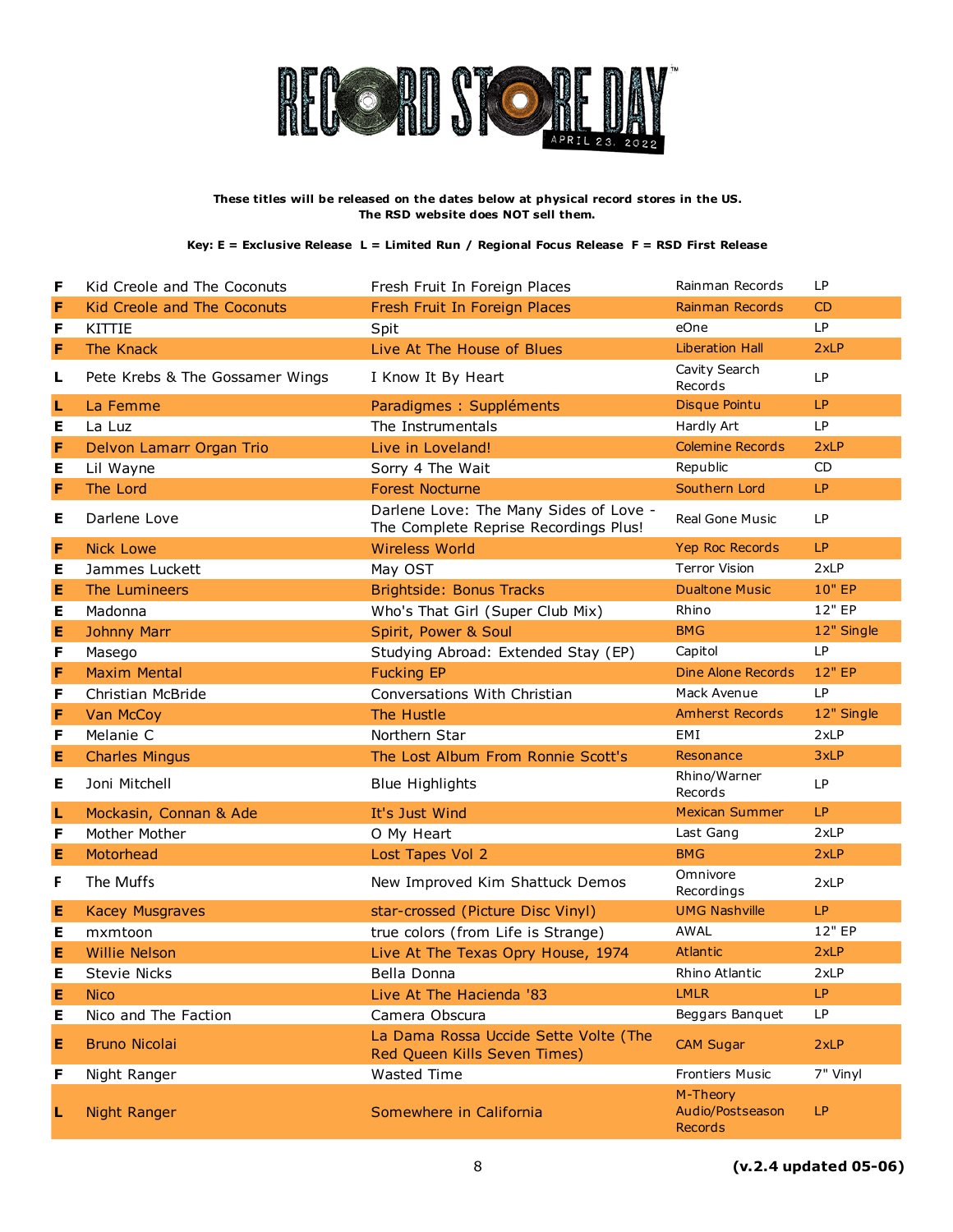

| F | Laura Nyro                              | Trees Of The Ages: Laura Nyro Live In<br>Japan                               | Omnivore<br>Recordings            | 2xLP      |
|---|-----------------------------------------|------------------------------------------------------------------------------|-----------------------------------|-----------|
| F | The Offspring                           | <b>Greatest Hits</b>                                                         | <b>Round Hill</b>                 | <b>LP</b> |
| L | Mike Oldfield                           | Tubular Bells II                                                             | Warner Music UK<br>Ltd            | LP        |
| F | Opeth                                   | My Arms, Your Hearse                                                         | Spinefarm                         | 2xLP      |
| F | Peppa Pig                               | Peppa's Adventures: The Album                                                | eOne                              | <b>LP</b> |
| Е | Art Pepper                              | Art Pepper Meets The Rhythm Section<br>[Mono]                                | <b>Craft Recordings</b>           | LP        |
| F | The Pharoahs                            | In The Basement                                                              | Luv N'Haight                      | LP        |
| E | <b>Pixies</b>                           | Live at Coachella 2004                                                       | <b>Demon Records</b>              | 2xLP      |
| Е | Iggy Pop                                | Live In Berlin                                                               | <b>LMLR</b>                       | 2xLP      |
| Е | The Proclaimers                         | Sunshine on Leith (2 LP Expanded<br>Edition)                                 | Parlophone Records<br>Ltd         | 2xLP      |
| F | Prodigy                                 | Return of the Mac                                                            | Get On Down                       | <b>LP</b> |
| F | <b>Chuck Prophet</b>                    | The Age of Miracles                                                          | <b>New West Records</b>           | LP        |
| F | Corinne Bailey Rae                      | The Sea                                                                      | EMI                               | <b>LP</b> |
| Е | The Rain Parade                         | Explosions in the Glass Palace                                               | <b>Real Gone Music</b>            | 12" EP    |
| Е | Ramones                                 | The Sire Albums (1981-1989)                                                  | Rhino/Warner<br>Records           | 7xLP      |
| E | Red Hot Chili Peppers                   | <b>Unlimited Love</b>                                                        | <b>Warner Records</b>             | 2xLP      |
| Е | Lou Reed                                | I'm So Free: The 1971 RCA Demos                                              | Legacy                            | <b>LP</b> |
| Е | Lou Reed and Kris Kristofferson         | The Bottom Line Archive Series: In Their<br>Own Words: With Vin Scelsa (3LP) | The Bottom Line<br>Record Company | 3xLP      |
| F | Reigning Sound                          | Memphis In June                                                              | Merge Records                     | LP        |
| F | The Rentals                             | The Midnight Society                                                         | Death Waltz<br>Recording Co.      | LP        |
| Е | The Replacements                        | Unsuitable for Airplay: The Lost KFAI<br>Concert (Live)                      | Twin-Tone/Rhino                   | 2xLP      |
| Е | <b>Rex Orange County</b>                | Apricot Princess - 5th Anniversary Edition                                   | <b>AWAL</b>                       | LP        |
| F | Jonathan Richman & The Modern<br>Lovers | Modern Lovers 88 [35th Anniversary]                                          | Craft Recordings                  | LP        |
| E | Jeannie C. Riley                        | <b>Harper Valley PTA</b>                                                     | <b>ORG Music</b>                  | LP        |
| F | Rizzle Kicks                            | Stereo Typical                                                               | Island                            | LP        |
| F | Max Roach                               | We Insist                                                                    | Candid                            | LP        |
| F | Rockabye Baby!                          | Lullaby Renditions of Marvin Gaye's<br>What's Going On                       | Rockabye Baby<br>Music            | LP        |
| Е | The Rolling Stones                      | More Hot Rocks (Big Hits & Fazed<br>Cookies) [50th Anniversary]              | <b>ABKCO</b>                      | 2xLP      |
| F | Gavin Rossdale                          | Wanderlust                                                                   | eOne                              | 2xLP      |
| F | The Rubinoos                            | The Rubinoos                                                                 | Yep Roc Records                   | LP        |
| F | Santana                                 | Splendiferous Santana                                                        | Legacy                            | 2xLP      |
| Е | Satan's Pilgrims                        | Live At Jackpot Records                                                      | Jackpot Records                   | LP.       |
| Е | Sepultura                               | Revolusongs                                                                  | <b>BMG</b>                        | LP        |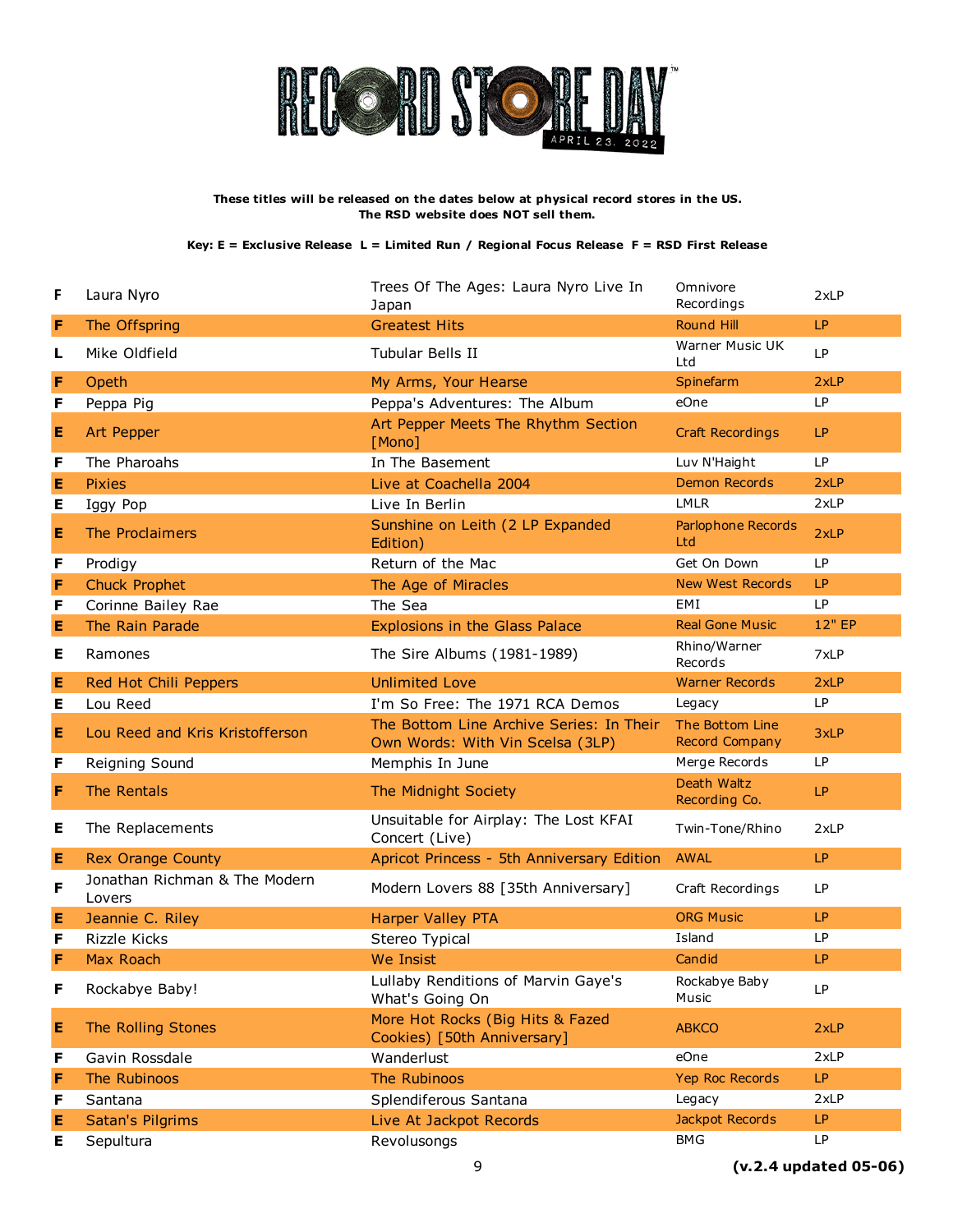

| L | <b>Ron Sexsmith</b>                          | Long Player Late Bloomer                        | <b>Cooking Vinyl</b>                        | LP         |
|---|----------------------------------------------|-------------------------------------------------|---------------------------------------------|------------|
| Е | Shankar Family & Friends                     | I Am Missing You                                | Darkhorse Records                           | 12" Single |
| Е | <b>Del Shannon</b>                           | Rock On                                         | <b>Demon Records</b>                        | LP         |
| L | The Sheila Divine                            | Where Have My Countrymen Gone                   | <b>ORG Music</b>                            | LP         |
| E | The Shocking Blue                            | At Home (The Singles)                           | Music on Vinyl                              | 10" Vinyl  |
| Е | Simple Minds                                 | $5 \times 5$ Live                               | Demon Records                               | 3xLP       |
| L | Slang                                        | RSD 2022 7"                                     | <b>Terminus Records</b>                     | 7" Vinyl   |
| L | Sleep Token                                  | Sundowning                                      | Spinefarm                                   | LP         |
| Е | Patti Smith                                  | Curated By Record Store Day                     | Legacy                                      | 2xLP       |
| F | Sam Smith                                    | Nirvana                                         | Capitol                                     | 12" Single |
| Е | The Sound                                    | <b>Counting The Days</b>                        | <b>Demon Records</b>                        | 2xLP       |
| F | Speed, Glue & Shinki                         | Eve (2017 Remaster)                             | Run Out Groove<br>/WM Japan                 | LP         |
| Е | St. Vincent                                  | The Nowhere Inn (Official Soundtrack)           | Loma Vista                                  | LP         |
| Е | Stiff Little Fingers                         | <b>BBC Live in Concert</b>                      | Parlophone Records<br>Ltd                   | 2xLP       |
| Е | <b>Joss Stone</b>                            | LP <sub>1</sub>                                 | Stone'd Records /<br><b>Surfdog Records</b> | LP         |
| Е | Donna Summer                                 | Donna Summer - 40th Anniversary Picture<br>Disc | Driven By The Music LP                      |            |
| F | Superchunk                                   | Incidental Music: 1991 - 1995                   | <b>Merge Records</b>                        | 2xLP       |
| Е | <b>Taylor Swift</b>                          | the lakes                                       | Republic                                    | 7" Vinyl   |
| E | <b>Tangerine Dream</b>                       | <b>Strange Behavior</b>                         | <b>Terror Vision</b>                        | LP         |
| F | Geoff Tate                                   | Kings & Thieves                                 | Svart Records                               | 2xLP       |
| E | <b>Tegan and Sara</b>                        | <b>Still Jealous</b>                            | <b>Warner Records</b>                       | LP         |
| Е | Tennis System                                | Autophobia                                      | Graveface Records                           | LP         |
| ш | <b>Tesseract</b>                             | <b>Polaris</b>                                  | <b>Kscope</b>                               | LP         |
| F | Tiny Tim & Brave Combo                       | Girl                                            | Ship to Shore Phono<br>Co.                  | <b>LP</b>  |
| E | <b>Peter Tosh</b>                            |                                                 |                                             |            |
| F |                                              | <b>Complete Captured Live</b>                   | Parlophone                                  | 2xLP       |
|   | Pete Townshend                               | Face The Face                                   | Mercury Studios                             | 2xLP       |
| Е | And You Will Know Us By The Trail<br>Of Dead | Madonna                                         | <b>Svart Records</b>                        | LP         |
| Е | And You Will Know Us By The Trail Of<br>Dead | The Century Of Self                             | Svart Records                               | 2xLP       |
| L | Twiztid                                      | I Tried 2 Warn U                                | Majik Ninja                                 | 7" Vinyl   |
| F | U <sub>2</sub>                               | A Celebration (40th Anniversary)                | Island                                      | 12" EP     |
| F | Ultravox!                                    | Live At The Rainbow 1977 (45th<br>Anniversary)  | <b>UMC</b>                                  | LP         |
| F | Various Artists                              | Salutations                                     | RVNG Intl                                   | LP         |
| L | <b>Various Artists</b>                       | Atenção!: Novos Sons do Brasil                  | <b>ORG Music</b>                            | LP.        |